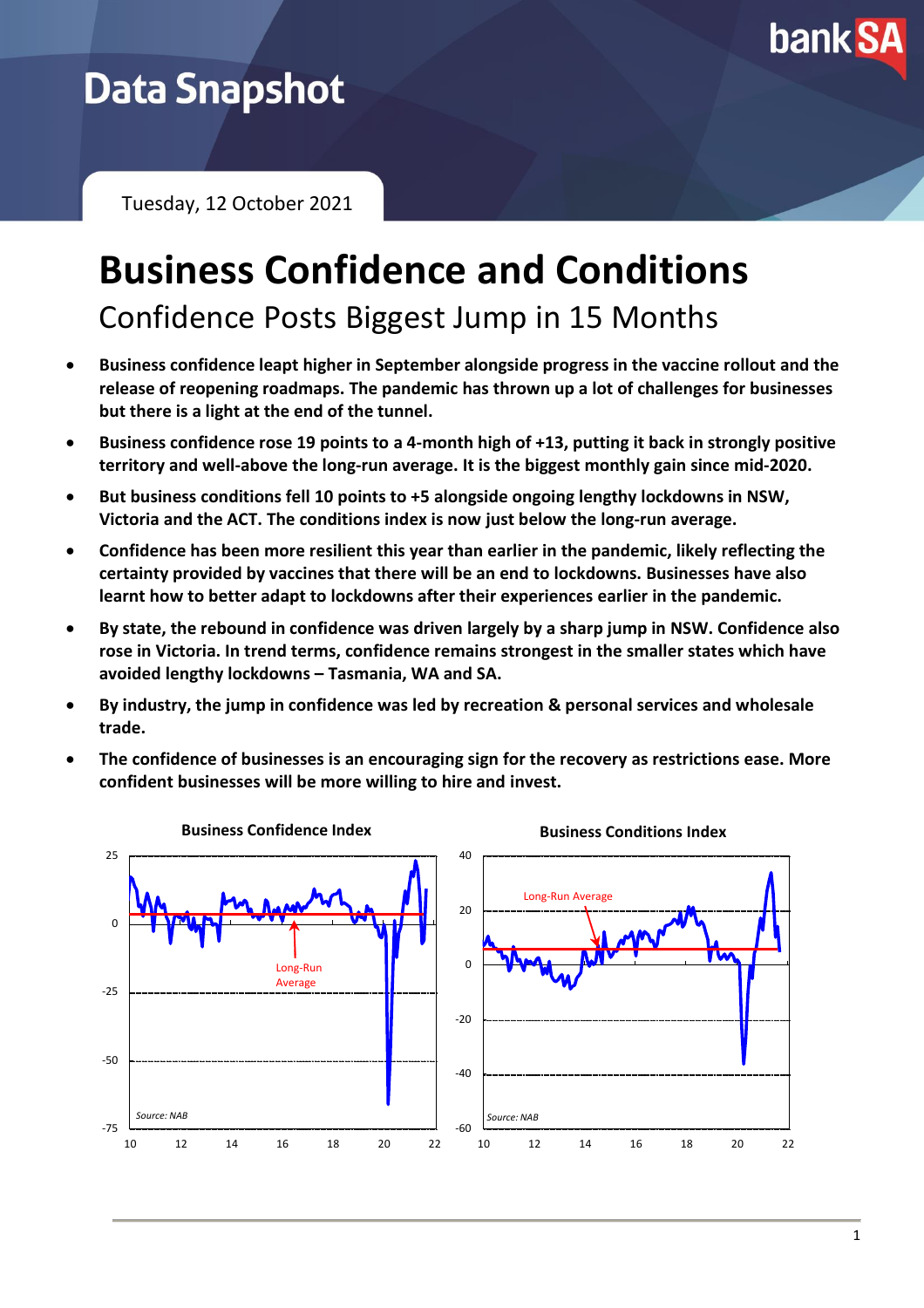Business confidence leapt higher in September alongside progress in the vaccine rollout and the release of reopening roadmaps. The pandemic has thrown up a lot of challenges for businesses but there is a light at the end of the tunnel. And businesses are upbeat.

Business confidence rose 19 points to a 4-month high of +13, back in strongly positive territory and well-above the long-run average. It is the biggest monthly gain in 15 months. This follows a small increase in confidence in August.

Business conditions fell 10 points to +5. The conditions index is now just below the long-run average.

Confidence has been more resilient this year than earlier in the pandemic, likely reflecting the certainty provided by vaccines that there will be an end to lockdowns. Businesses have also learnt how to better adapt to lockdowns after their experiences earlier in the pandemic. The confidence of businesses is an encouraging sign for the recovery as restrictions ease. More confident businesses will be more willing to hire and invest.

Positive news on the vaccine front has likely supported confidence. Alongside solid vaccination rates, Australia also secured additional supply of Pfizer and Moderna in recent months. Plus, the release of reopening roadmaps in NSW and Victoria has helped to provide businesses with more certainty over what to expect over the coming months.

All three subcomponents of the conditions index – trading, profitability and employment – declined. The deterioration in conditions is unsurprising given NSW, Victoria and the ACT were all in the midst of lengthy lockdowns. In other words, while businesses were more optimistic, they were still facing the immediate challenges to their operations from the restrictions that were in place.

However, businesses are shifting their focus to the rebound in the period ahead. Just last week, the Reserve Bank noted its liaison program suggests that many firms are seeking to hire workers ahead of reopening through October and November. This sentiment is echoed in the rebound in confidence in September.

By state, the rebound in confidence was driven largely by a sharp jump in NSW. Confidence also rose in Victoria. In trend terms, confidence remains strongest in the smaller states which have avoided lengthy lockdowns – Tasmania, WA and SA.

The decline in conditions was broad-based across states but in trend terms remained in positive territory in all states.

By industry, the jump in confidence was led by recreation & personal services and wholesale trade. Confidence remains strongest in mining and construction while it is still low, or in negative territory across other industries.

Conditions were weaker across most industries, with particularly sharp falls in mining and recreation & personal services.

Forward looking indicators continued to deteriorate in September. The capacity utilisation rate fell 1.7 percentage points to 78.4%, and is sitting below the long-run average. Forward orders also slipped lower after rising in August.

## **Outlook**

The leap higher in confidence in September is an encouraging signal that businesses are upbeat as restrictions begin to ease. Our liaison with customers suggests this improvement in confidence has been fostered in recent weeks. Similarly, consumer confidence has held up well.

There is still uncertainty over how exactly spending patterns will evolve over the coming months.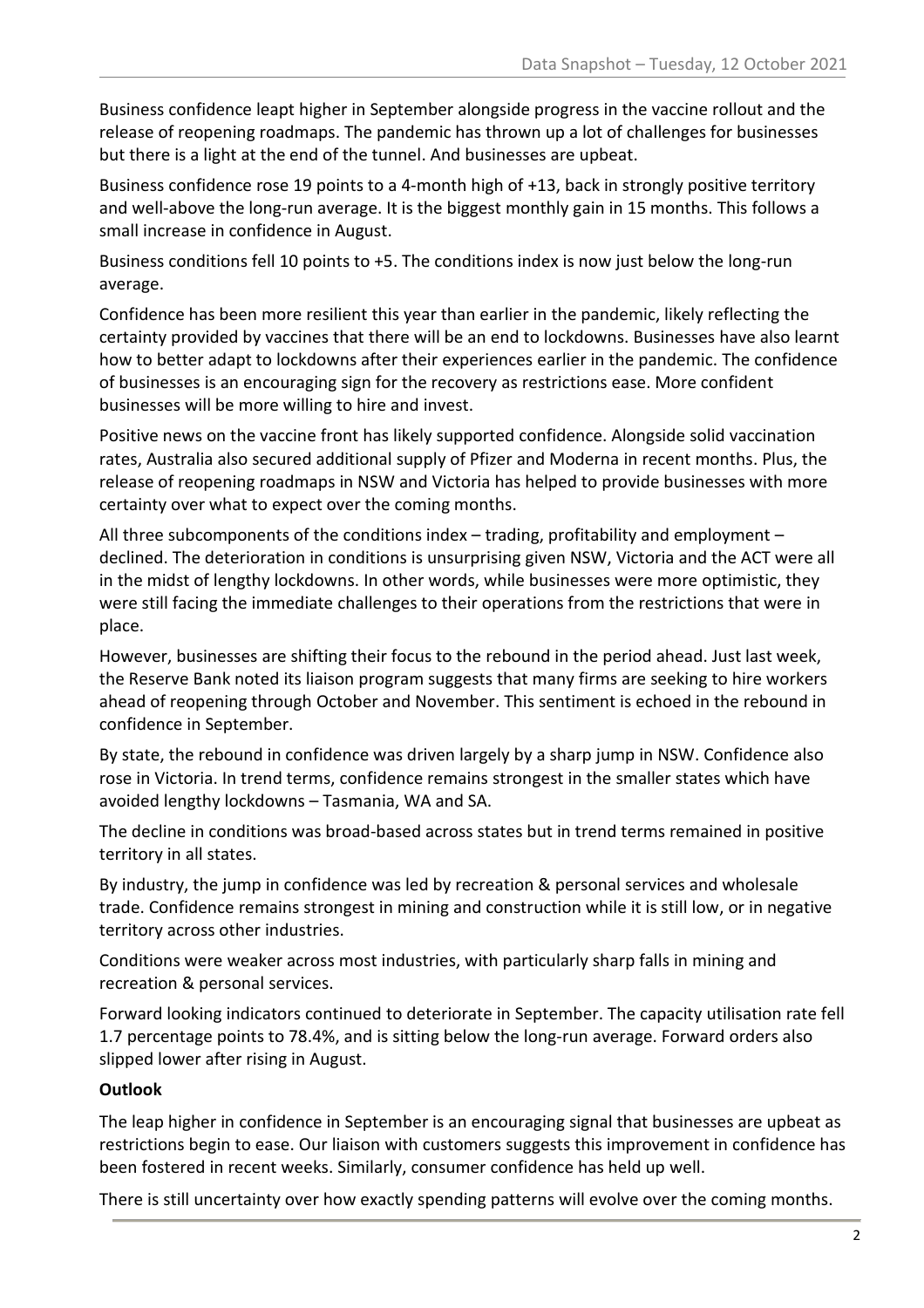It is possible that some consumers will be more cautious about getting back out to shops and restaurants while there are still relatively high case numbers, unlike in the past when states were pursuing COVID-zero.

But now over 90% of the eligible population in NSW had has at least one jab, Victoria isn't far behind and other states and territories are making steady progress.

Once we have moved through this period of uncertainty, the economy is in a good position to rebound strongly. Low interest rates, the recovering global economy, strong household and business balance sheets, and the housing boom will all help. Plus, generous government tax incentives are encouraging businesses to invest.

Things are looking up.

**Matthew Bunny, Economist** Ph: (02) 8254 0023